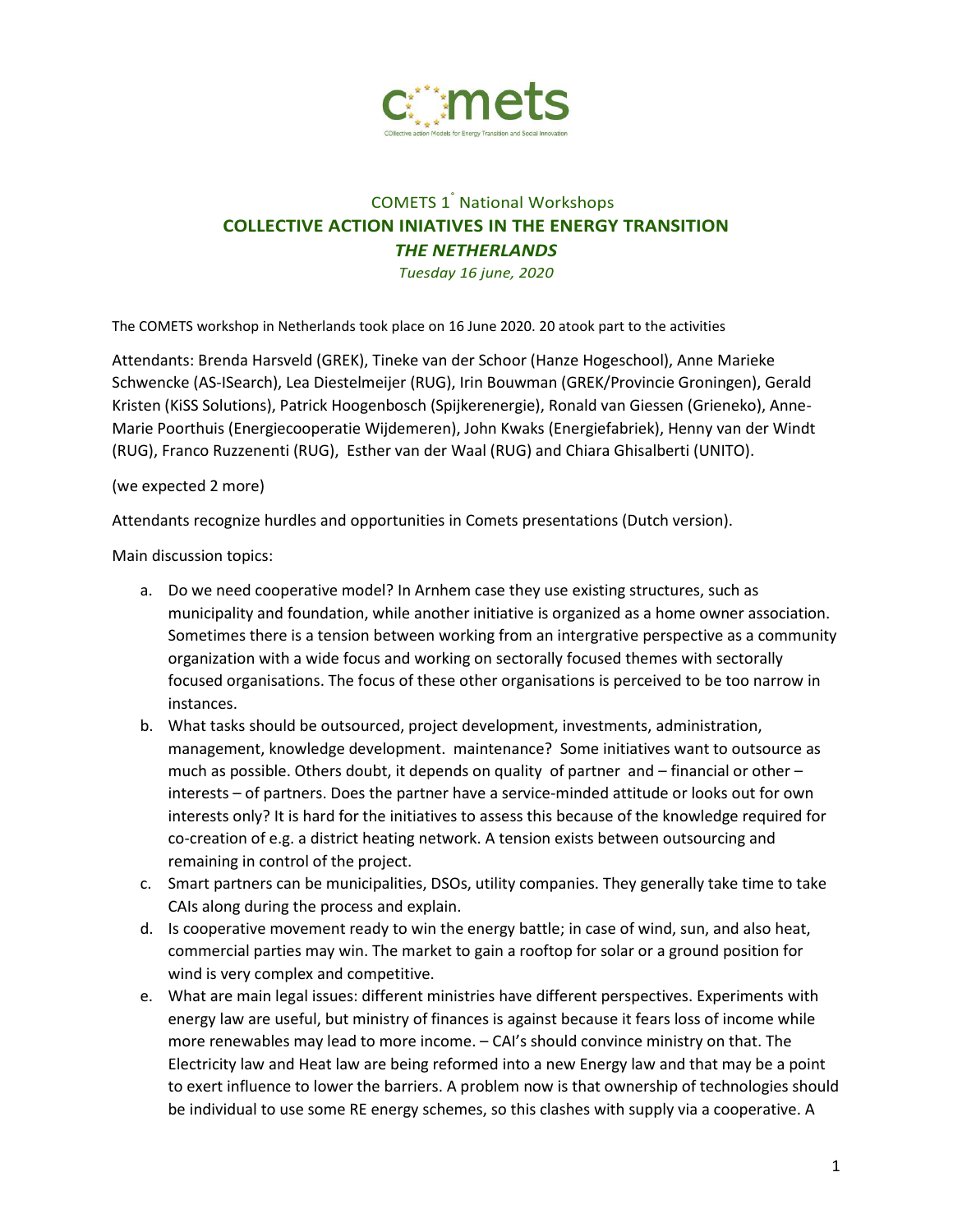

solution that has been used by a participant is mandeligheid, a fairly unknown shared ownership structure. This structure makes that the batteries, inverters etc. Are all partly owned by members of the owners association and supply from the installation to the member, or from installation to battery to member are not taxed with energy tax. This avoids the double taxation of storage. However, this construction seems to be "gedoogd" rather than approved by the tax service.

- f. In the short term a new Heat law is crucial for cooperatives. When this heat market changes cooperatives need to be ready and have a competitive business model otherwise the cards will be folded for a long period and they will miss out. This is seen as an urgent problem.
- g. Profitability and good financial management are important prerequisites for collective enterprising, and this should not be forgotten. So developing good business models is the basis for cooperative enterprising, and a special point of attention are inclusive business models that don't require any or just small investment of members. The next step is to run a good admin. Complying with the rules of authorities as the consumer and markets authority and the authority for financial markets is rather onerous and complex even for small projects. Suggested here is to make use of collaboration and regional structures to set up back offices (has already happened in some areas) and use the support of consultants that are specialising in supporting the local energy initiatives in this respect.
- h. Operationalization of European directives 50% citizens ownership and energy community) is crucial. Energy communities are defined as organisations with members to guarantee a democratic approach. In NL this is embedded in the so called omgevingsparafgraaf (local environment section) of the Climate Agreement. Local energy organisations are asked to participate in the regional energy strategies and help to think about ways to realise this 50%, and give shape to a regional energy vision together with other stakeholders from the region. However, the RES procedure is demotivating with too much and unclear communication.
- i. Professionalization is required but also risky, how to balance volunteers-close to citizens, and professionalization? Paying for certain roles may go at the expense of appreciation that others who remain volunteers experience. However, professionalization is key to surpass muddling through. Some think that the current path of knowledge development and knowledge exchange may hinder fast moving forward. They feel attracting professionals (as volunteers or as consultants or as staff) who already have the expertise works better than educating and sharing knowledge, because projects increase in complexity. The feeling is workshops and working groups will not provide sufficient solutions anymore.
- j. Cooperatives can be a vehicle for local energy development if they can make the switch from plans to action. If they have done this once, they are often moving on to other projects and are also attracting people with a more action oriented / citizen engagement skill set. A challenge is to get projects from discussing spreadsheets to interconnecting people and managing a team.
- k. Some CAI's experiment with communities of practices around certain themes, such as storage, sharing, energy services, law. In this COP's representatives of CAI's came together to explore, discuss and design new options. They also have websites , and sometimes work together with other parties.
- l. In some provinces CAI's are organized in overarching cooperatives, which coach new initiatives.